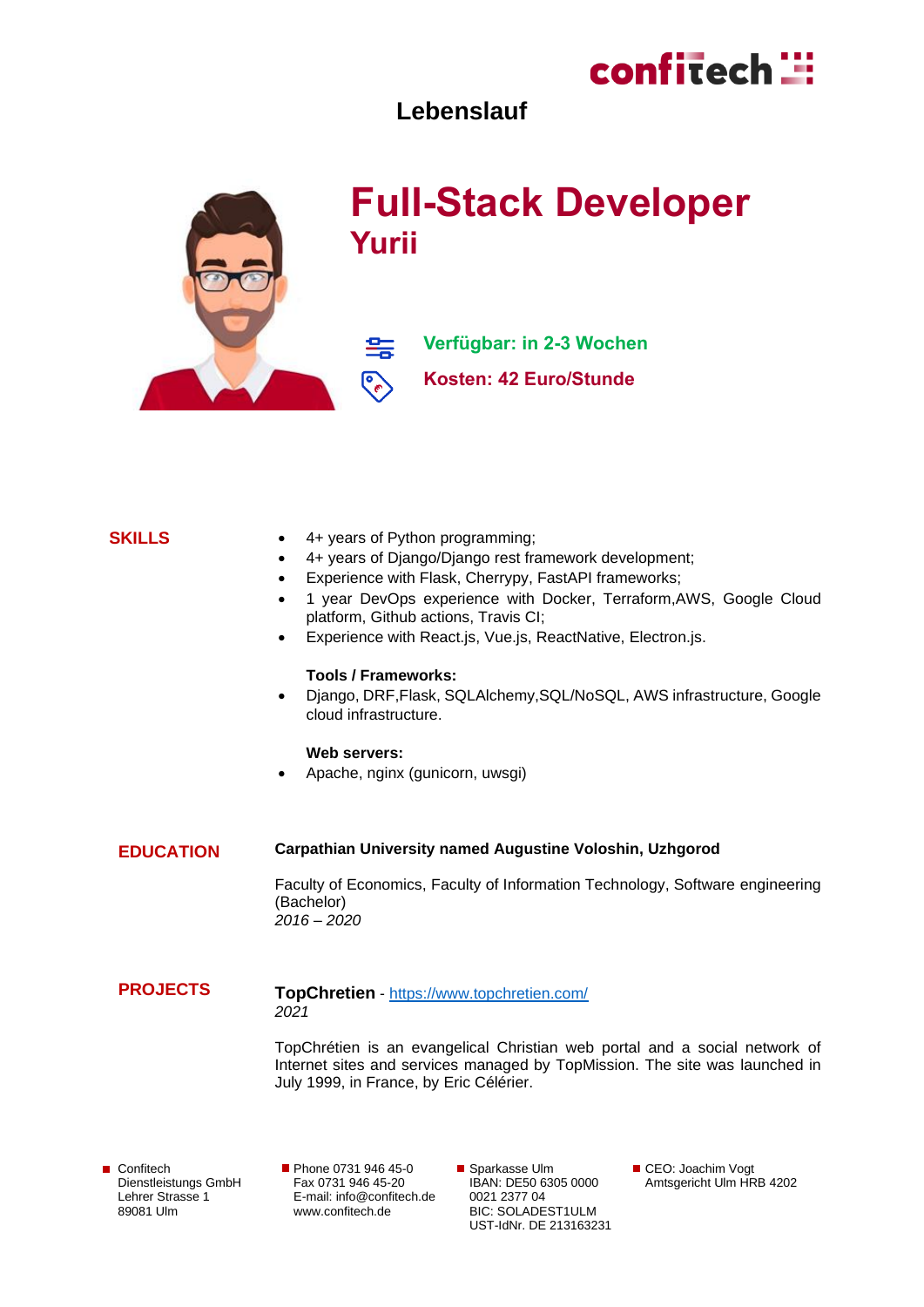

**Technologies:** Python, [Django, DRF, elasticsearch, Docker].

#### **CitytrafficNL** - <https://www.citytraffic.nl/en/> *2021*

We measure footfall, privacy proof, in city centers and shopping areas in the Netherlands, Belgium and Luxembourg. 24/7.

**Technologies:** Python, AWS [s3, lambda, elasticbeanstalk, airflow, dynamodb].

**PropData** - <https://www.propdata.net/> *2021*

A real estate data platform granting insight superpowers to owners and operators.

**Technologies:** Python [flask, sqlalchemy].

**Kogan** - <https://www.kogan.com/au/> *2021*

Kogan.com is Australia's premier online shopping destination, offering amazing deals on TVs, tech, homewares, fitness, fashion, tools, outdoor and more. **Technologies:** Python [Django, DRF, Docker, Elasticsearch].

**BetWiser** - <https://betwiser.app/> *2020*

Customer is a provider of specialist television technology solutions, enabling clients to maximise the potential of the most exciting smart TVs and connected devices.

**Technologies:** Python.

**Fellow Farmer** *2020*

A farmer food delivery application. **Technologies:** Python.

### **Advertiser**

*2020*

Ads app. Users could create and manage ad campaigns. Users choose a location with screens on map, choose video or image and then advertisement is shown on screens.

**Technologies:** Python.

Confitech Dienstleistungs GmbH Lehrer Strasse 1 89081 Ulm

Phone 0731 946 45-0 Fax 0731 946 45-20 E-mail[: info@confitech.de](mailto:info@confitech.de) www.confitech.de

■ Sparkasse Ulm IBAN: DE50 6305 0000 0021 2377 04 BIC: SOLADEST1ULM UST-IdNr. DE 213163231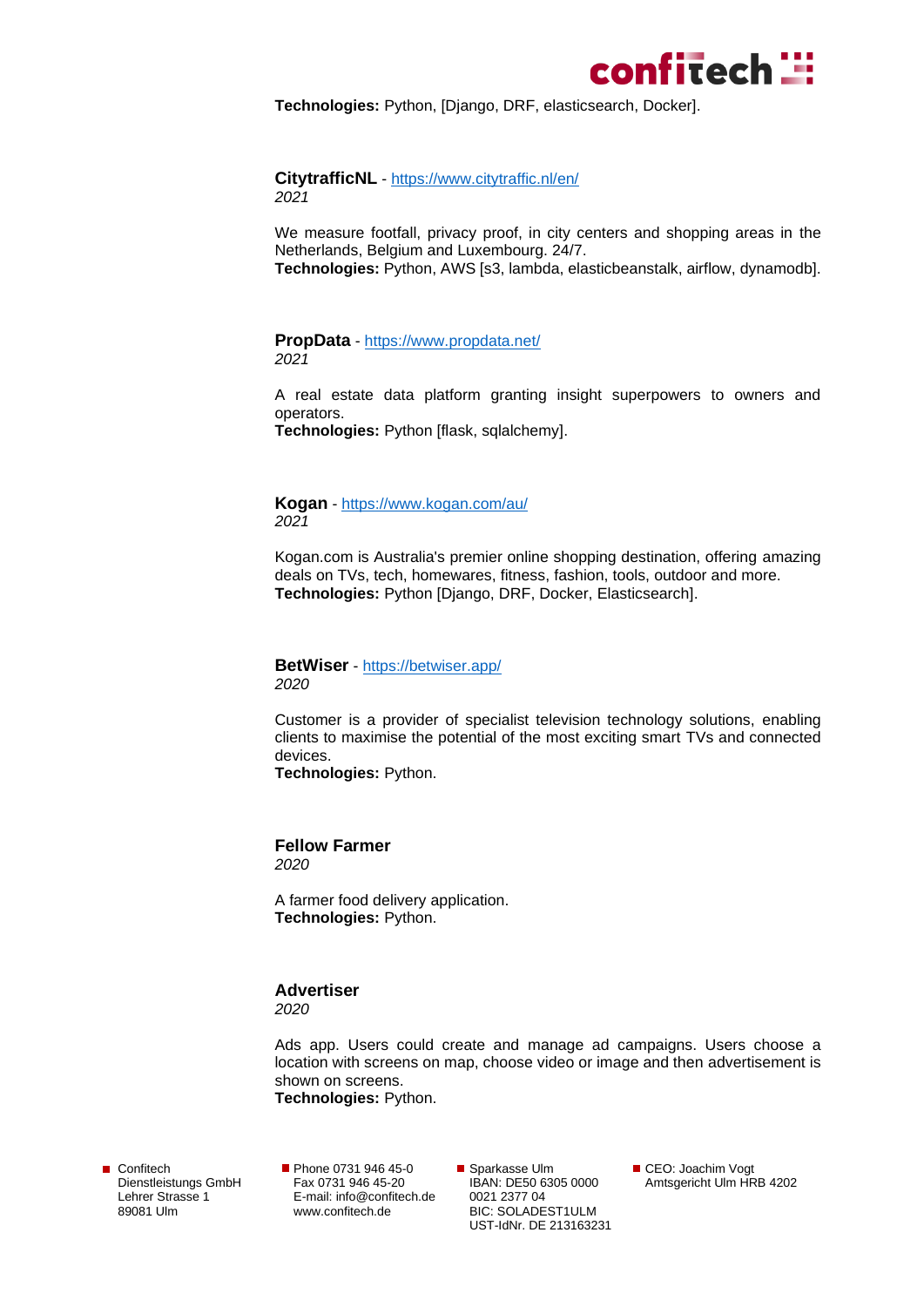# confitech **:::**

# **ASK**

*2020*

Project's main aim is to manage investments, calculate and represent earnings of each investor and show any other transitions that are done on the investment (deal). A platform that connects investors with borrowers with ASK company as an intermediary.

**Technologies:** Python.

# **XR Assisted Instruction Admin**

*2019*

Aladdin Creative Technology is an XR (MR+VR+AR) auxiliary teaching platform that combines cloud artificial intelligence. We integrate various educational applications and integrate with different educational accounts. The school does not have to worry about managing multiple teaching systems. We will continue to provide a variety of new features related to your teaching or management, and look forward to contributing to the future of Asian education. We also hope that you can provide us with relevant educational needs. Any textbook questions or smart campus integration planning will also be our service. You are welcome to guide and communicate.

**Technologies:** Backend : PHP (Laravel, Laravel-GraphQL, Mysql), Frontend:Vue.JS (Apollo GraphQL Client, Vue Bootstrap).

### **PASSNFLY** - <http://passnfly.com/about/> *2019*

React Native app and part of API for PASSNFLY PASSNFLY, one of Europe's Top100 startups, stands for simple and seamless travel technology solutions. PASSNFLY was created in 2012, and built back then world's first universal flight check-in engine. The company applied a patent in the US and Europe. The automated flight check-in service was included in a mobile travel app aiming at passengers, making PASSNFLY an end-customer business.

**Technologies:** ReactNative (JavaScript), Django + Django Rest Framework on **Backend** 

### **RMT (UK)** - <https://www.rmt.org.uk/home/> *2019*

React Native app For the National Union of Rail, Maritime and Transport Workers. This organization is a progressive, democratic and highly professional trade union, a fast growing union with more than 83,000 members from almost every sector of the transport industry - from the mainline and underground railways, shipping and offshore, buses and road freight. We worked as subcontractors on this app in tight collaboration with our partner in the UK who were in charge of Design, Project Management of the app.

**Technologies:** ReactNative (TypeScript).

Confitech Dienstleistungs GmbH Lehrer Strasse 1 89081 Ulm

Phone 0731 946 45-0 Fax 0731 946 45-20 E-mail[: info@confitech.de](mailto:info@confitech.de) www.confitech.de

■ Sparkasse Ulm IBAN: DE50 6305 0000 0021 2377 04 BIC: SOLADEST1ULM UST-IdNr. DE 213163231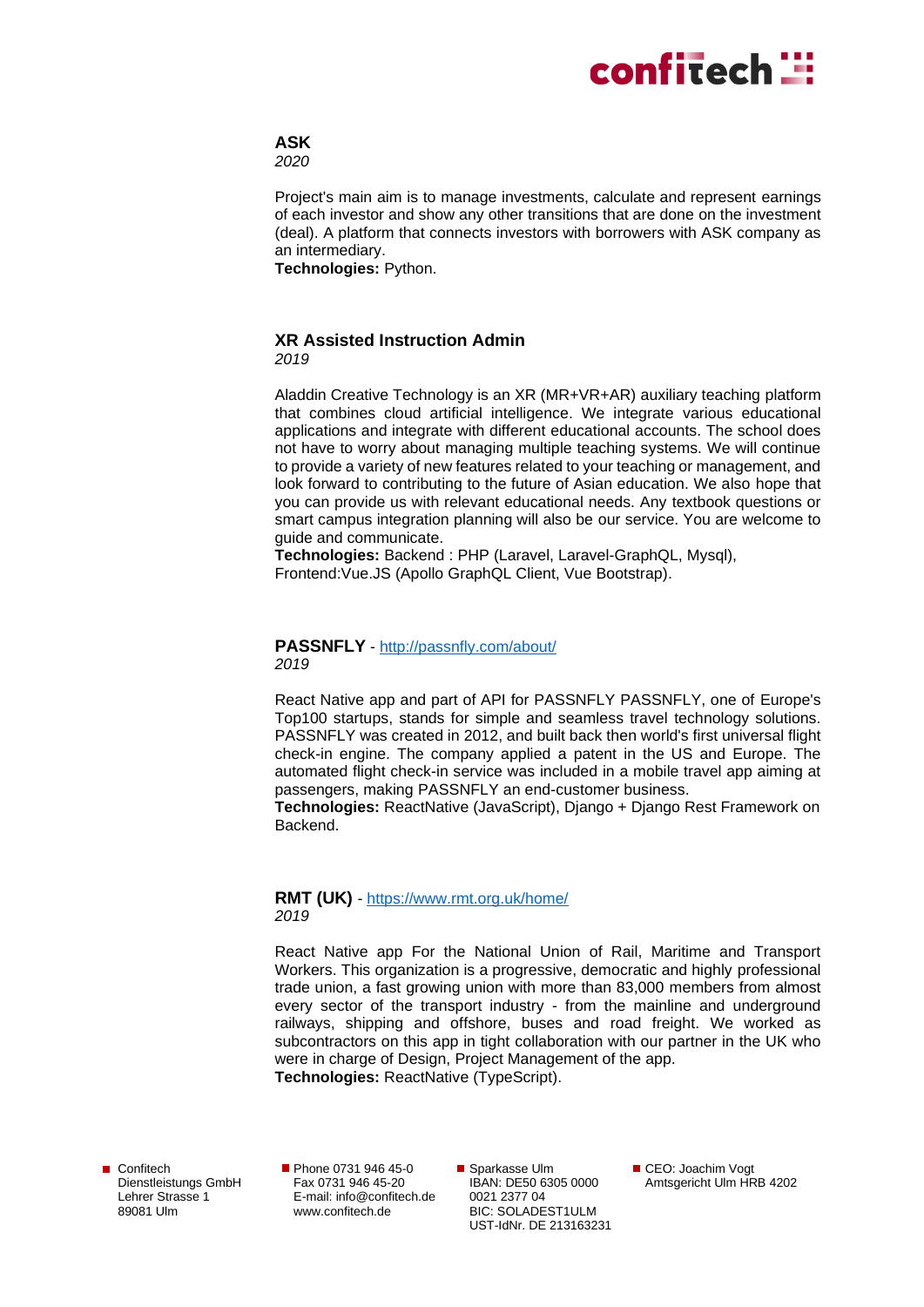

#### **Publishcheck (UK)** - <https://www.publishcheck.com/> *2019*

PublishCheck helps newsstand publishers attract and retain loyal readers via editorial analytics. It is similar to Google Analytics but for newspapers and magazines. The system provides a clear view of the content users publish and how this content is performing, competitor activity and the actions users should take to achieve commercial success.

**Technologies:** Python 3.6; Django Framework 2.0+.

#### **Tracemyfile (Sweden/UK)** - <http://tracemyfile.com/> *2019*

Tracemyfile is an innovative image-tracing platform, designed and developed in Sweden. Essentially it is reverse image search engine with an element of fun, user-friendly features that find and identify manipulated images derived from their originals in milliseconds. This means that neither cropping nor colour adjustment will allow anyone to steal or misuse users intellectual property. **Technologies:** Python 3.6; Django Framework 2.0+.

## **Argoterra Logistics**

*2018*

Simple website for Argoterra Logistics written in Python Django. Requirements for this site were just to design and multilanguage. **Technologies:** Python 3.5, Django Framework 2.0, Bootstrap 4.0, Webserver: Apache 2, OS: Ubuntu 16.04.

#### **PyFileSaver** *2018*

Website where users can store their files/notes. Was written for graduate work in university.

**Technologies:** Python 3.5; Django Framework 1.10, Bootstrap 3.2.2.

# **Royal Estate**

*2018*

Website where users can search for apartments. Also was written simple CMS where administrator can manage apartments.

**Technologies:** Python 3.5, Django Framework 1.10, Bootstrap 3.2.2, Django Rest Framework, AngularJS 1.5.

Confitech Dienstleistungs GmbH Lehrer Strasse 1 89081 Ulm

Phone 0731 946 45-0 Fax 0731 946 45-20 E-mail[: info@confitech.de](mailto:info@confitech.de) www.confitech.de

■ Sparkasse Ulm IBAN: DE50 6305 0000 0021 2377 04 BIC: SOLADEST1ULM UST-IdNr. DE 213163231